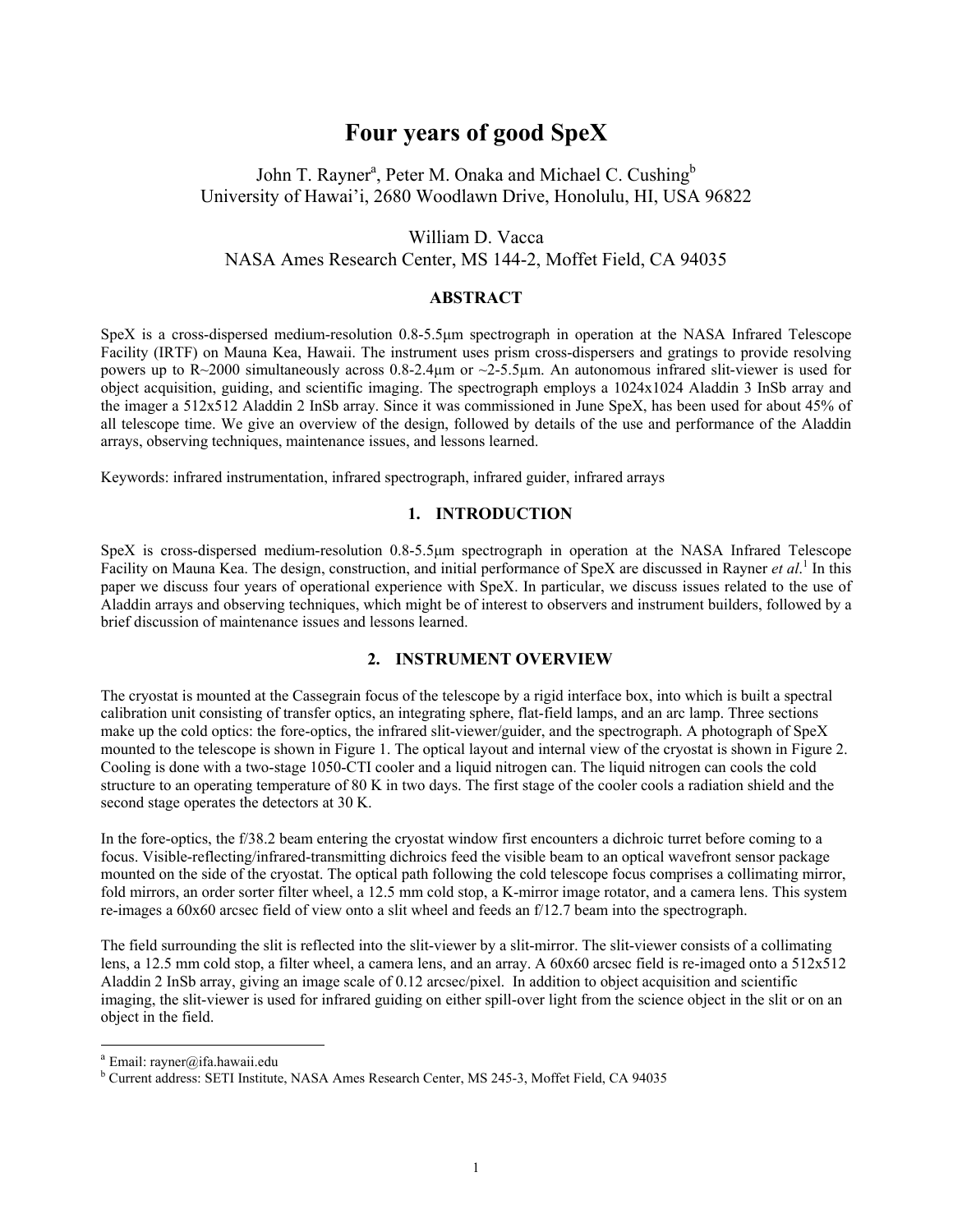The f/12.7 beam entering the spectrograph is first folded before collimation by an off-axis parabola. The collimator forms a 24 mm diameter image of the telescope pupil on a grating/prism mounted in a grating turret wheel. Following dispersion, a camera lens images the spectrum onto a 1024x1024 Aladdin 3 InSb array, which is mounted on a focusing stage. The spatial scale is 0.15 arcsec/pixel. Because of the wide wavelength range, cross-dispersion is done with prisms, which are used in double-pass mode. To keep the spacing of the cross-dispersed orders equal, which is essential to maximize slit length, different prism materials are used depending on wavelength; a fused silica/ZnSe dual-prism is used in the 0.8-2.4 µm mode, and a LiF/germanium dual-prism is used in the 1.9-5.4 µm mode. The grating turret has five positions: two grating/prism cross-dispersed modes, two grating long-slit modes, and one low-resolution prism mode. All the lenses are  $BaF<sub>2</sub>-LiF-ZnS/Cleartran$  achromatic triplets, antireflection coated for 0.8-5.5 µm.

An IRTF-designed array controller runs both the spectrograph and imaging InSb arrays. Cryostat-mounted electronics, consisting of preamps, analog to digital boards, clock, and bias boards, are fiber-optically coupled to the array controller, which resides in the telescope control room. The optical fibers are 100 m long. The VME64-based array controller uses digital signal processor (DSP) boards (each containing four DSPs), and a single-board SPARC computer. One controller ("Bigdog") runs the spectrograph array, and a second ("Guidedog") runs the slit-viewer array. A PC-based instrument computer ("Littledog") mounted on the mirror cell is used for motor and temperature control, and for monitoring tasks. A graphical user interface (GUI) runs on a two-screen Unix workstation connected to the array controller and instrument computer by Ethernet.



**Figure 1** Photograph of SpeX on IRTF. The cryostat (blue box) is mounted to the telescope by the black interface box which contains the spectral calibration unit. The closed-cycle cooler is visible at the top of the cryostat. Visible on the front cover of the cryostat are motors for controlling the seven internal mechanisms. Mounted to the side of the cryostat to the lower left is the electronics box containing clock, bias, preamp, analog-todigital, and fiber-optic boards. For scale SpeX is 1.4m tall and weighs 478kg.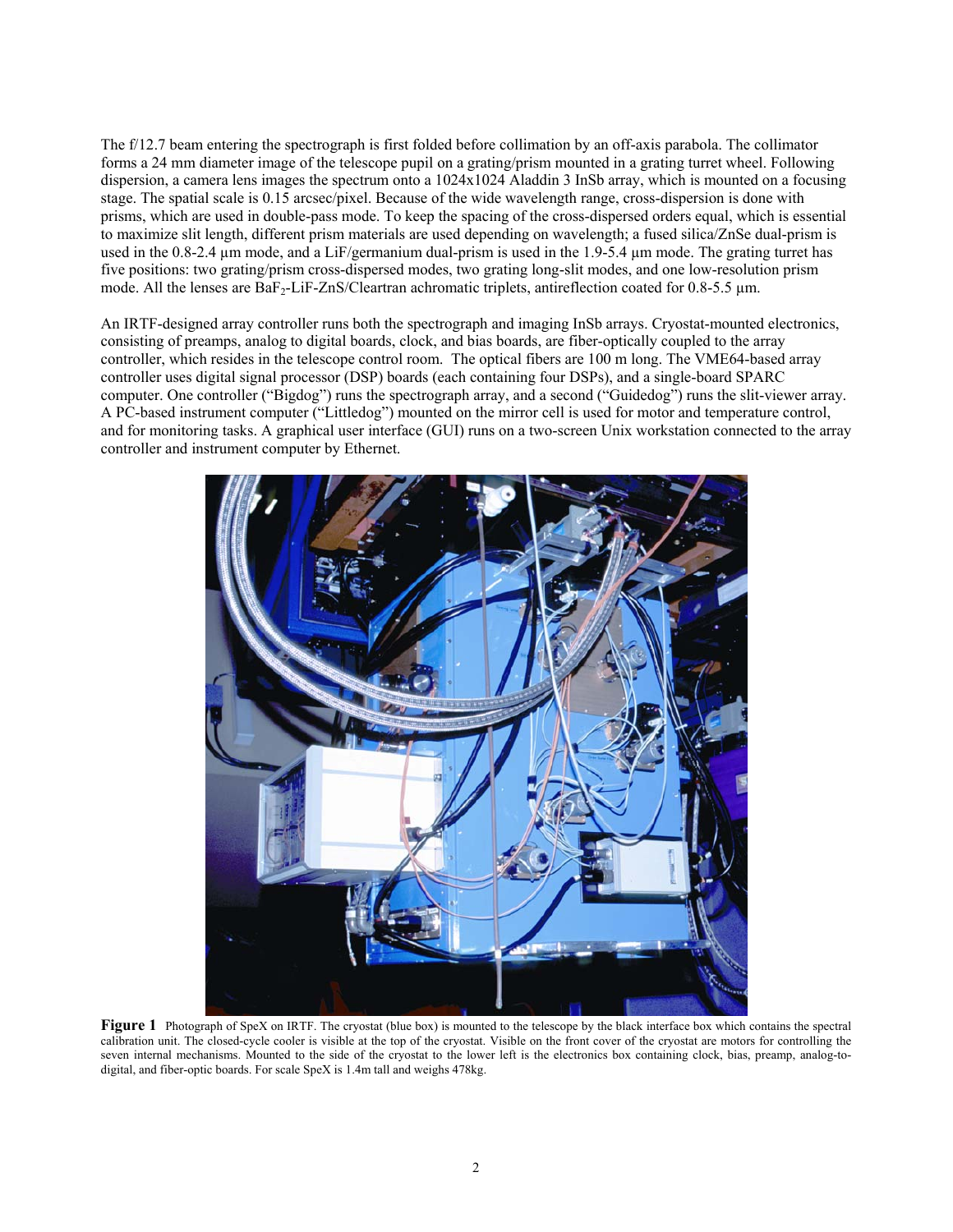

**Figure 2** *Left*: Optical layout of the cryostat. *Right*: Photograph of the vacuum jacket and cold structure, shown with the front and back covers of the cryostat removed. Immediately inside the vacuum jacket is the closed-cycle cooled radiation shield, also shown with the covers removed. The cold structure is mounted to the vacuum jacket by four fiberglass V-trusses. The interior is highly polished to reduce emissivity without the need for multilayer insulation.

# **3. OPERATIONAL EXPERIENCE WITH ALADDIN ARRAYS**

### **3.1 General properties and read out methods**

SpeX uses a science grade 1024x1024 Aladdin 3 InSb array in the spectrograph and an engineering grade 512x512 Aladdin 2 InSb array in the slit-viewer/guider. The arrays are read out using multiple correlated double sampling (MCDS<sup>2</sup>). In CDS the procedure is to reset each pixel to the reverse bias voltage, read the pedestal voltage, and then read the signal voltage after a nominal integration time. In MCDS the pedestal and signal levels are read multiple times to reduce the readnoise. (Each correlated double sample is also known as a non-destructive read or NDR - a correlated pair of reads.) Two options are available for resetting the array, global resets or pixel-by-pixel resets. In pixel-by-pixel resets the reset to pedestal read interval is fixed. In global resets this interval varies with pixel and results less uniformity of response. A global reset resets all pixels at the same time and is faster than the sequential pixel-by-pixel reset. Global resets are used in SpeX because they allow much shorter integration times and therefore increase the dynamic range of the instrument, while the uniformity is still acceptable. The global reset pulse is optimized at 20 µs. If the reset pulse is shorter electronic ghost images result while longer resets increase image persistence and thermal effects (as discussed below).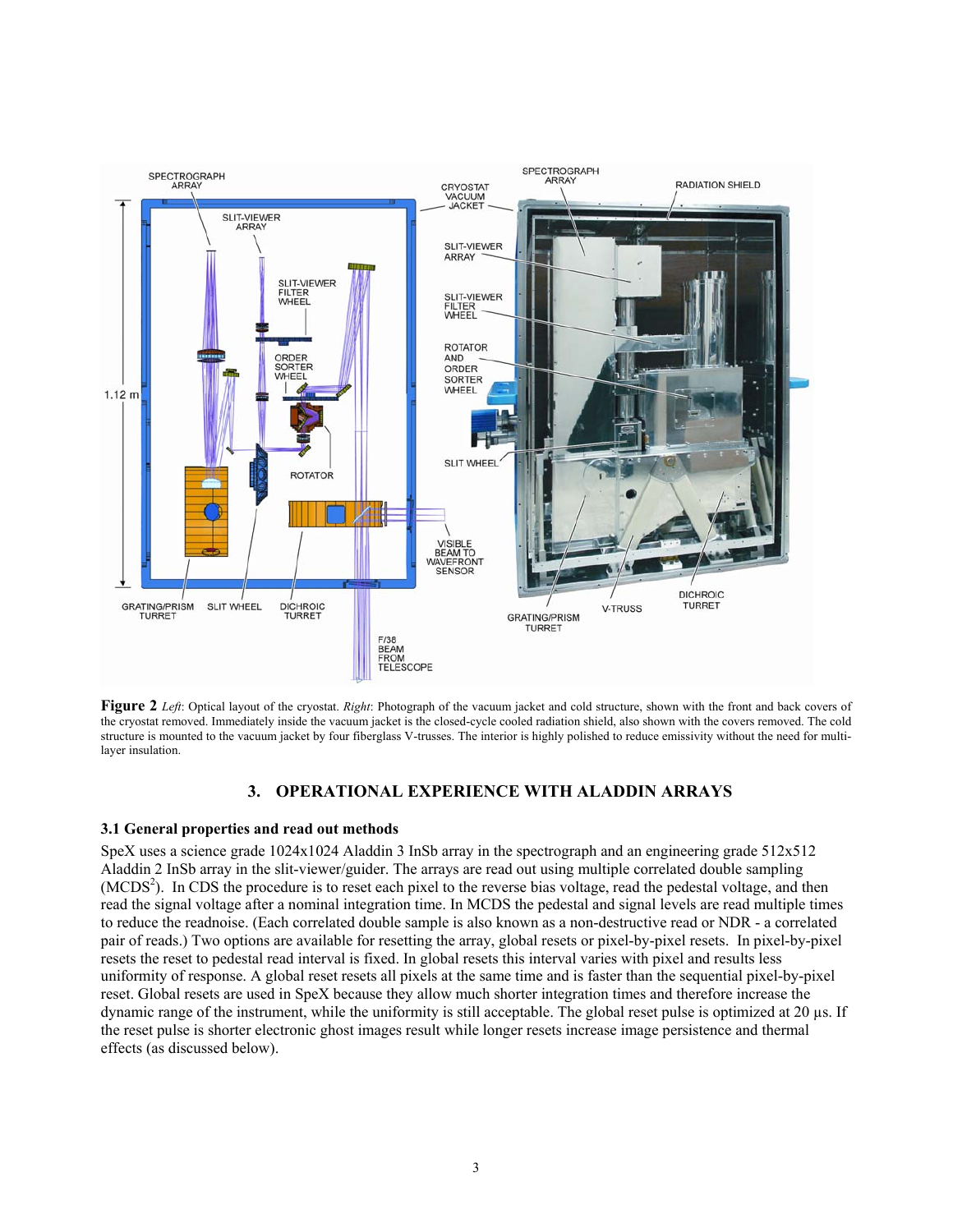A summary of the basic array performance characteristics are given in Table 1. Both the spectrograph and guider arrays are operated at a reverse bias of -0.4 V. The choice of reverse bias is a trade-off between well depth and noise. Larger biases give more well depth but at the cost of higher dark current and readnoise. To speed the read out process all 32 outputs (8 per quadrant) of the spectrograph array are read out in parallel. Similarly all 8 outputs of the (one quadrant) guider array are read out in parallel.

| Parameter                                            | Spectrograph                                             | <b>Slit Viewer/Guider</b>         |
|------------------------------------------------------|----------------------------------------------------------|-----------------------------------|
| Detector                                             | 1024x1024 Aladdin 3 InSb                                 | 512x512 Aladdin 2 InSb            |
| Gain                                                 | $12.1 \text{ e}^{\cdot} \text{DN}^{\text{-1}}$           | 14.7 $e^{\cdot}$ DN <sup>-1</sup> |
| Saturation level $(0.4 \, V \, \text{rev.} \, bias)$ | $\sim$ 8500 DN                                           | $\sim$ 6000 DN                    |
| Recommended range (0.4 V rev. bias)                  | <4000 DN $(-10\%$ linear)                                | <2500 DN $({\sim}10\%$ linear)    |
| Read Noise                                           | 47 e RMS with 1 NDR                                      | 60 e RMS with 1 NDR               |
|                                                      | 15 e RMS with 32 NDRs                                    | 20 e RMS with 32 NDRs             |
| Dark current                                         | $0.2 e^{-s^{-1}}$                                        | $1.5 e^{-1}$                      |
| Persistence current 1000 DN                          | $\sim$ 1 e <sup>-</sup> s <sup>-1</sup>                  |                                   |
| 2000 DN                                              | $\sim$ 3 e s <sup>-1</sup> decay time constant 2-10 min  |                                   |
| 3000 DN                                              | $\sim$ 7 e <sup>-1</sup> decay time constant 2-10 min    |                                   |
| 4000 DN                                              | $\sim$ 14 e s <sup>-1</sup> decay time constant 2-10 min |                                   |
| Readout rate full array (standard)                   | $0.51$ s per NDR                                         | $0.24$ s per NDR                  |
| Readout rate full array (fast)                       | $0.1$ s per NDR                                          | $0.12$ s per NDR                  |

**Table 1** Summary of array parameters

#### **3.2 Readnoise and duty cycle**

During readout the dwell time per pixel is controlled by a parameter called slow-counts (the number of no operations). With slow-counts set to 20 the minimum full array read out time is 0.51 s per NDR (equal to the minimum on-chip integration time) and the resulting readnoise 47 electrons RMS for the spectrograph array. This is the default mode for spectroscopy. With slow-counts set to 2 the minimum full array read out time (and on-chip integration time) is reduced to 0.1 s per NDR but the readnoise increases to about 60 electrons RMS. The increased readnoise is not significant when short on-chip integration times are used, for example, to avoid saturation on bright objects. However, it is a factor when fast readouts are required, as is the case for occultations, for example. On-chip integration times can be further reduced by using subarray readouts. The number of NDRs  $(N_R)$  is increased up to a maximum of 32 as the on-chip integration time (T<sub>C</sub>) is increased (to do 32 NDRs requires  $T_c > 16.32$  s for the default readout rate of 0.51 s per NDR). Using the spectrograph array, Vacca *et al.*<sup>3</sup> find that effective readnoise decreases as  $N_R^{-0.35}$ . This is shallower than the theoretical rate of  $N_R^{-0.5}$  but the improvement is still significant (see Table 1). The disadvantage of performing NDRs is the overhead required to do the extra reads. For a given on-chip integration time the instrument control software selects the maximum allowable number of NDRs up to a maximum of 32. However, if observers wish to optimize for either readnoise or observing efficiency the number of NDRs can be selected manually.

### **3.3 Correcting for nonlinearity**

The detection process in infrared arrays is inherently nonlinear because detector capacitance is discharged during integration as photons are detected. The SpeX arrays are operated in the lower 50% of the useable detector well depth (counts < 4000 Data Numbers (DN)) since this is where the response is most linear. However, even here if nonlinearity is not taken into account source flux can be underestimated by  $\sim 10\%$ . When applying a correction for nonlinearity to data acquired with MCDS, correction must be made to both the signal and pedestal levels separately and not to net source counts (signal minus pedestal). This is because the time between the reset and pedestal read is fixed and the detector continues to integrate flux during this interval. Consequently the absolute position of the pedestal is a function of source flux, the brighter the source the higher the pedestal in the well. However, MCDS does not record separate pedestal and signal levels, only signal minus pedestal. A procedure developed by Vacca *et al*. <sup>3</sup> uses an estimate of the source flux to iteratively converge on the absolute levels and applies the correction for nonlinearity to the absolute levels. An example of both the necessity of correcting for nonlinearity and the effectiveness of the procedure developed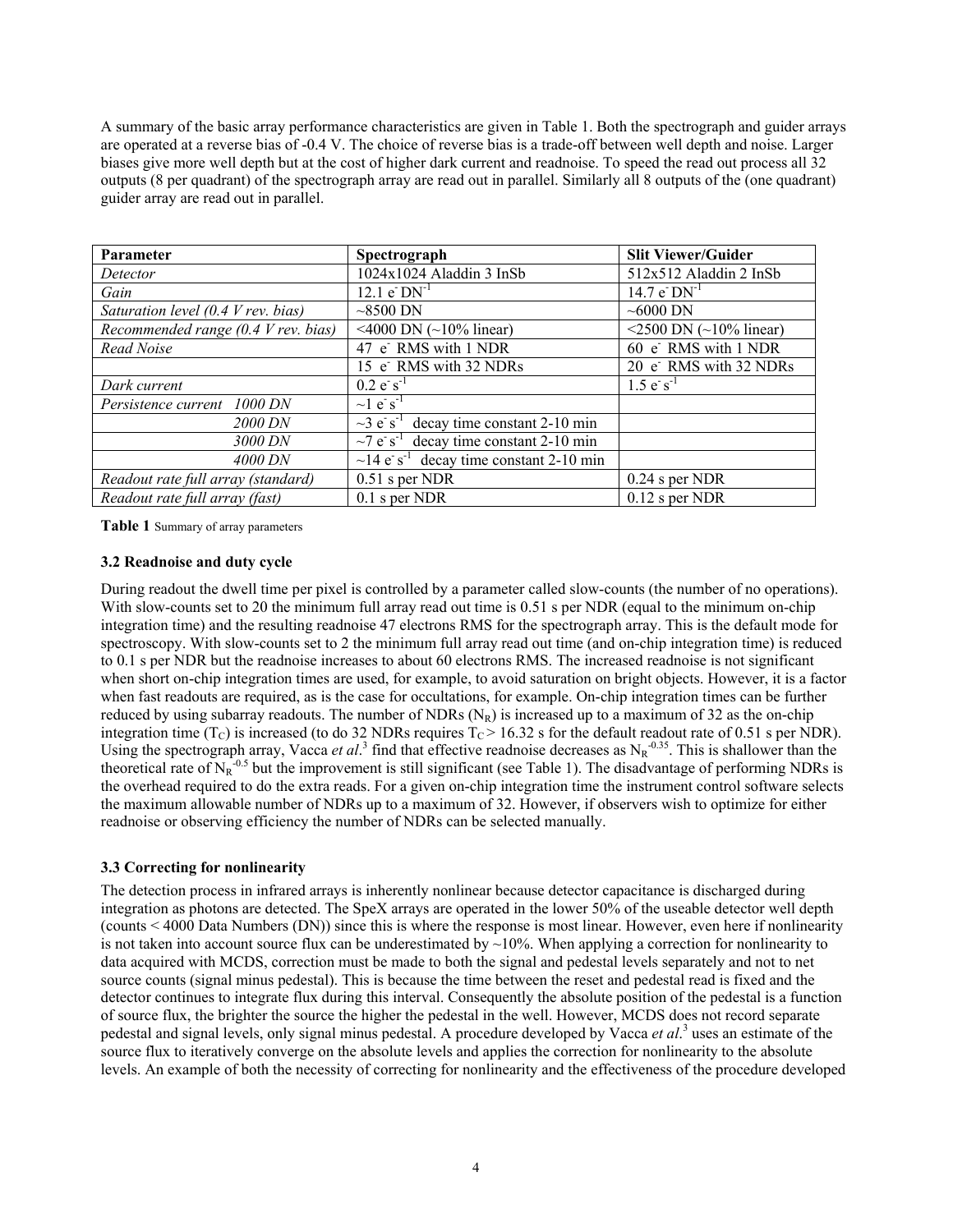is seen in Figure 3, which is taken from the paper by Cushing *et al*. 4 . This figure shows spectra in adjacent spectral orders, where the flux in the raw images is significantly different due primarily to grating blaze effects. Spectra reduced without correction for nonlinearity do not match in either intensity level or spectral slope in the overlapping wavelength region. After applying correction for nonlinearity, however, the spectra agree both in intensity and slope to better than a few percent over the entire overlap region.

#### **3.4 Dark current and persistence**

An operating temperature of 30 K was found to be the best compromise between dark current, which increases with temperature, and readnoise, which decreases with temperature. The blanked-off median dark current of the spectrograph and guider arrays is  $0.2 e^{-s^{-1}}$  and  $1.5 e^{-s^{-1}}$ , respectively. Unfortunately the low dark current performance of the spectrograph array, which is required for the best spectroscopic performance, is largely negated by image persistence effects. Image persistence acts like dark current with the additional property that it decays with a characteristic time



**Figure 3** Spectra of Gl 846 (M0.5 V) from cross dispersed orders 6 and 7 of the SXD mode. The spectra were reduced using the *Spextool* reduction package (Cushing et al. 2003) without (upper panel) and with (lower panel) correction for nonlinearity. Correction for nonlinearity largely removes the mismatch in both flux levels and slope of the spectra in the overlap region. No additional scaling has been applied to these spectra**.**

constant, following exposure to flux. For this reason we will refer to it as persistence current. Typically, persistence current is greater than an order of magnitude higher than dark current. Table 1 gives the persistence current as a function of the brightness level in the previous exposure, measured immediately following with a 60 s blanked-off integration. A variety of techniques were tested to reduce the effects of persistence including zeroing the bias and taking flush images. We found that the most effective procedure is to run continuous global resets at 2 Hz with a 40 us reset pulse when the arrays are otherwise idle in between exposures. The reset pulse is adjusted to 20 µs immediately prior to taking an exposure. Operating the arrays in this manner reduces the persistence current by about a factor of four. The decay time constant for persistence current is a about two minutes for the first few minutes, lengthening to five minutes after about five minutes, and to 10 minutes after about 20 minutes. The time constant is independent of running continuous global resets. One disadvantage of running continuous global resets in between exposures is that the bias level changes and is no longer spatially flat when long exposures are first started. The result is that the first object minus sky pair subtraction is not spatially flat. This might be due to thermal effects as heat dissipation in the array multiplexer is reduced when switching from continuous resets to a more quiescent state during long exposures. However, the effect is small and it is not apparent after the first pair of an exposure sequence.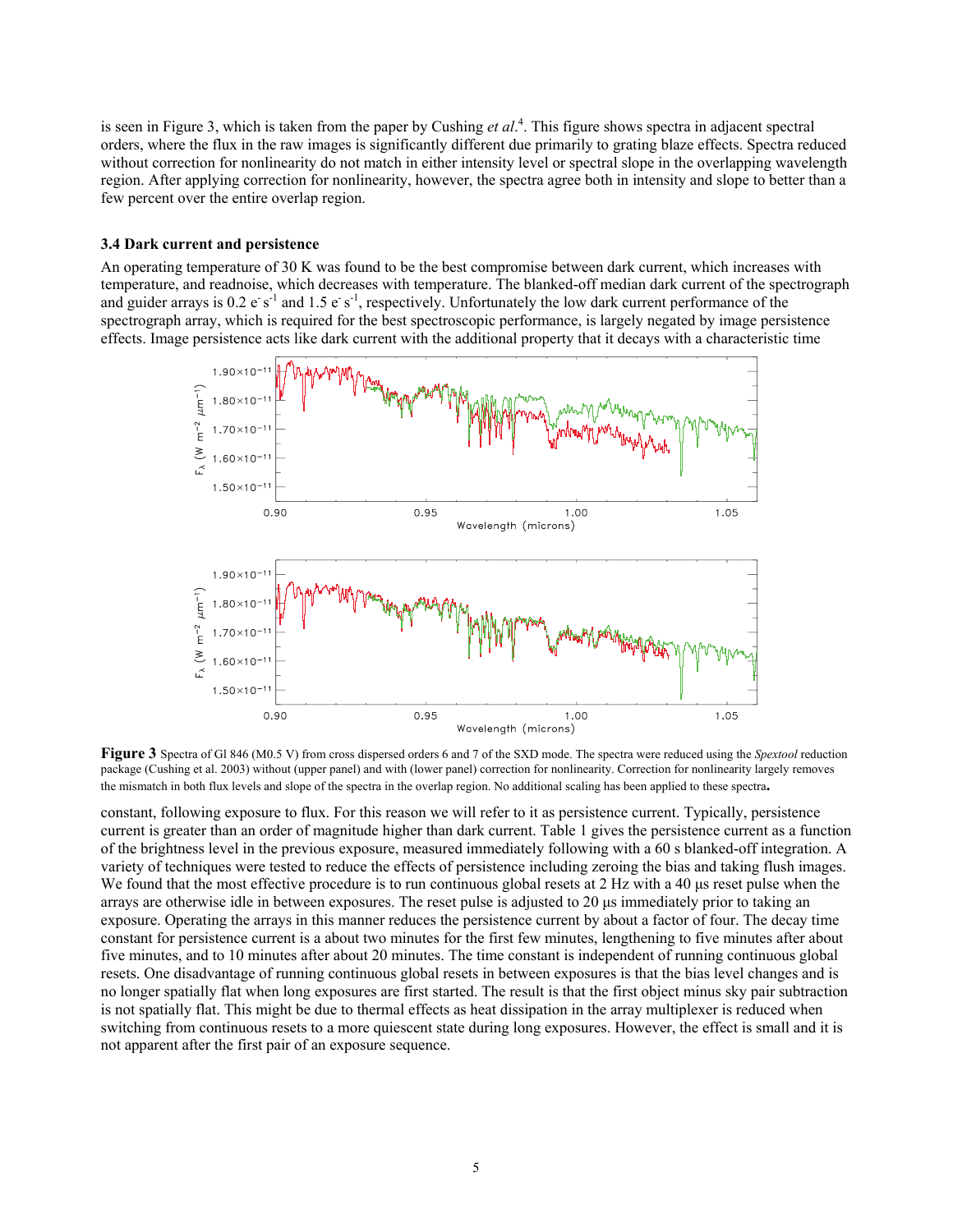#### **3.5 Image artifacts**

Two other types of artifacts appear spatially and temporally at random in spectral images. The first are circular features of negative bias typically in the range of 0-10 DN deep and on average 25-50 pixels in diameter. We believe these artifacts can result from temperature instability in the array since careful optimization of the proportional (P), integral (I) and differential (D) coefficients of our Lakeshore 330 temperature reduces their frequency. These artifacts also become less frequent once the arrays have been under vacuum and cold for a few weeks. Under these conditions occurrences in the spectrograph array are rare (less than one or two events per hour of total integration time). The second type of artifact is clusters of bright pixels. These are always 3-4 pixels in diameter with the central pixels close to saturation (>5000 DN). They appear on average once every 10 s. Almost identical features and occurrences (scaled for array area) are seen in the 256x256 InSb array in the IRTF's echelle spectrograph, CSHELL. This would appear to eliminate the possibility we considered that the events in  $SpeX$  are due to radioactive decay of  $ThF<sub>4</sub>$  used in the antireflection coatings of the SpeX refractive optics since CSHELL uses reflective optics and contains no ThF4 coatings. We conclude that the bright pixel clusters are caused by cosmic rays. The significance of these artifacts to observers is that in some observing modes it might be better to median together several images rather than take a couple of long exposures, even though the longer exposures might in principle result in a better signal to noise ratio by integrating longer to become background limited rather than readnoise limited. Both artifacts are too big to be fixed by post observation interpolation should they fall upon spectra. A few tens of 'hot' pixels also appear at random in spectral images but these are easily fixed by interpolation.

# **4. OBSERVING TECHNIQUES AND PERFORMANCE**

#### **4.1 Infrared guiding**

There are two guiding modes available when acquiring spectroscopy with SpeX: off-axis guiding using the IRTF's CCD guider, and on-instrument infrared guiding using the slit-viewer. The slitviewer images a 60x60 arcsec field centered on the slit and guiding is done on spill-over flux from the science object in the slit or on any suitable sources in the field. In the cross-dispersed modes, guiding can done through any of the filters in the slit-viewer filter wheel. Only in rare cases where the science object is too faint to guide on and there are no other objects visible in the slit viewer field is the off-axis CCD guider needed. There are two main advantages of using the infrared guider over the off-axis visible guider. First, there is no measurable flexure between the slit viewer and the spectrograph since both are mounted to the same rigid cold structure. By comparison flexure between the visible guider and spectrograph can be larger than the slit width. Second, guiding is done at a wavelength closer to, and usually within, the spectral range of the observation. This increases throughput and minimizes spectral slope variations in spectra as discussed in section 4.2.

Figure 4 shows the image display and Figure 5 shows the control widget used by observers to interact with infrared guider. In this example the



**Figure 4** Image display window for the infrared guider.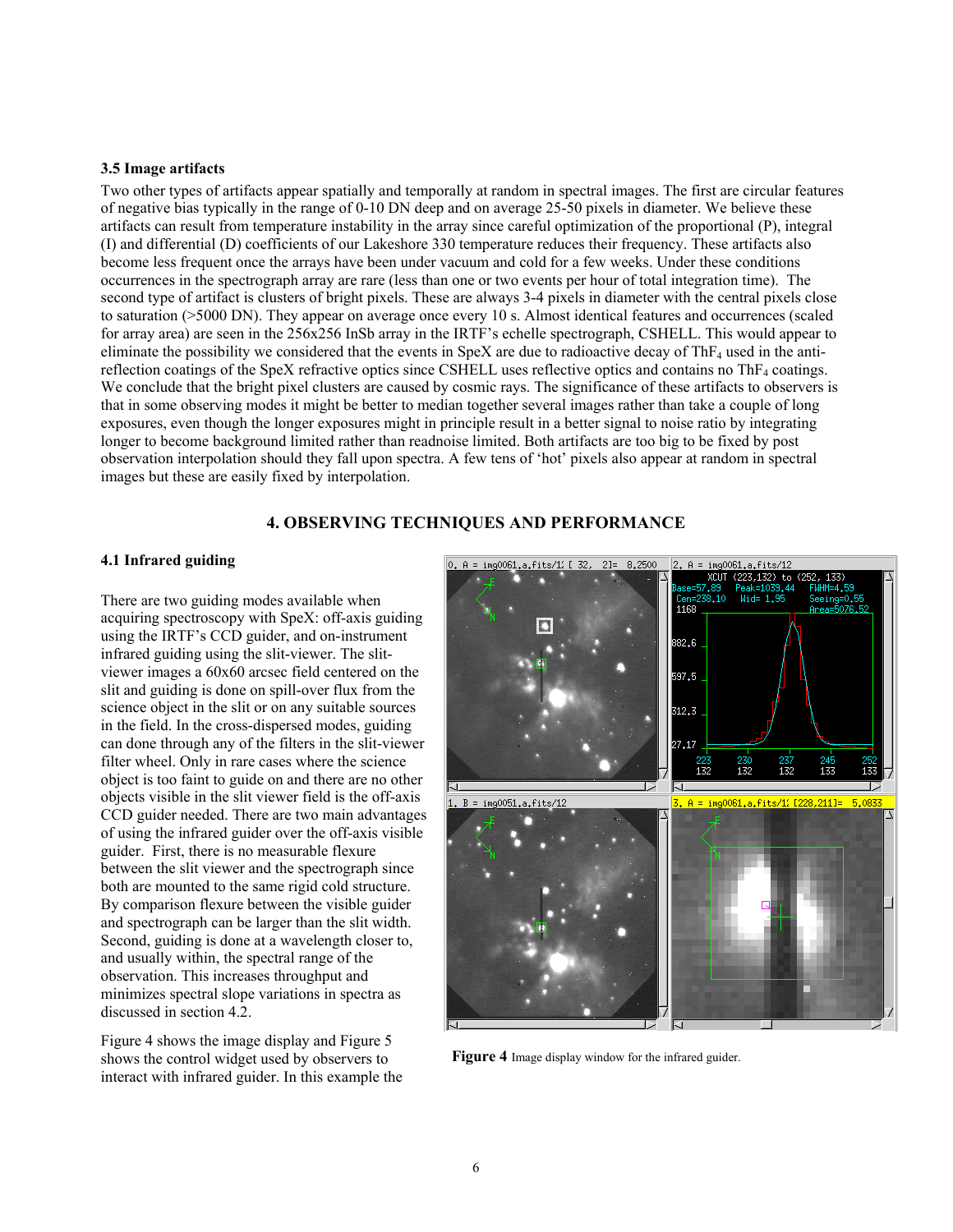guider is setup to guide on a point source about 20 arcsec south of BN in Orion. The top-left and bottom-left panels of the image display show the target in the A and B beam guideboxes (green) respectively. In this case the selected slit size is 0.5x15 arcsec. The design slit length is a trade-off between having a shorter slit to fit more cross-dispersed orders onto the spectrograph array, and having a longer to slit allow point source nodding along the slit. Using the internal Kmirror image rotator the position angle (as indicated by the compass) was set to 135 degrees to keep other sources out of the slit. Guiding was done in the K-band where the target has a magnitude of about 9.5 and the guider integration time was 1.0 s with 3 co-additions. The upper-right panel shows an intensity profile cut (full-width-half-maximum 0.55 arcsec) through the star in the white in the upper-left panel. The lower-left panel shows the realtime display of the target in the guidebox. The guidebox is 30 pixels square and the image scale is 0.12 arcsec per pixel. A green cross marks the center of the guidebox and the small purple box the calculated centroid of the flux spilled over from the target. The telescope is offset to center the target in the slit.

The guider setup GUI is shown in Figure 5. Clicking on 'Auto GuideBox Setup' selects the default guidebox coordinates and sizes for a given slit and also sets up the telescope nod for a given position angle. Other guidebox positions and sizes can be entered manually. Guider parameters prefaced by an asterisk may be changed on-the-fly to fine tune guiding. The best guide algorithm employs simple centroiding of the flux inside the guidebox. Guiding works well both on point sources and extended objects such as planetary disks and galactic nuclei, and even centrally saturated point sources. In 'Slow Guide' mode corrections are done

| 0 <sub>b</sub><br>Setup Eng Macro                            |                                           |  |  |
|--------------------------------------------------------------|-------------------------------------------|--|--|
| Basic Slow.Gd Fast.Gd Gd.Movie                               | SubArray FullArray                        |  |  |
| *Itime(sec) 0.500<br>*GuideAB AB                             |                                           |  |  |
| Centroid+flt1 $\blacktriangledown$<br>$*$ Coadd 3<br>*Method |                                           |  |  |
| $*Sleep$ 0.25                                                | <b>Using Full Size Array</b>              |  |  |
| $\overline{V}$ *DV1.Enable<br>$*$ Gain XY $ 0.60$<br>0.60    |                                           |  |  |
| *CorrectionsTo<br><b>TCS</b><br><sup>*</sup> Sub AB          | <b>Guide Box Setup:</b>                   |  |  |
|                                                              | A CenXY 233 221 WH 30 30                  |  |  |
| TakeSky<br>ClearSky<br><b>ClearRate</b><br><b>FullImage</b>  | <b>B CenXY</b> 233 284<br><b>WH</b> 30 30 |  |  |
| Object Guide on object                                       | <b>Auto GuideBox Setup</b>                |  |  |

**Figure 5** Infrared guider control widget from the guider GUI.

by simply offsetting the telescope at a rate of 1 Hz and slower. (A 'Fast Guide' mode using the telescopes tip-tilt secondary has not been implemented.) The amount of the calculated guide correction used to offset the telescope is controlled by the gain parameter. For bright targets setting the gain to less than one avoids oscillating about the slit (positive feedback) which can sometimes result when guiding on image speckles. Lengthening the integration time (by increasing coadds) to a couple of seconds to smear out the speckles also helps in this regard. Other methods used to improve guiding include subtracting a stored sky image when the target is faint compared to the sky. This is particularly useful for guiding on faint red objects in the *K*- and *L*-bands. It has not been found necessary to flat-field guide images, however, 'hot' pixels are flagged and are not included in centroid calculations since they can significantly perturb corrections on faint targets.

Brightness limits for guiding are dependent upon filter, slit width, integration time, and seeing conditions. As an example, when guiding on spill-over light from a point source science target in the slit, auto-guiding works down to a magnitude of about 15 in the *J*-band filter for a slit width of 0.5 arcsec and a guider on-chip integration time of about 15 s in median seeing conditions of about 0.7 arcsec. Under the same conditions manual guiding using the image display works down to a magnitude of about 18 at *J* band, on a point source in the slit, while auto-guiding at *J* band on a point source in the field works down to a similar magnitude.

#### **4.2 Spectroscopy at 0.8-2.5 µm**

Three spectroscopy modes are available in the 0.8-2.5  $\mu$ m wavelength range: 0.8-2.4  $\mu$ m spectroscopy in six crossdispersed orders (R=2000 matched to a slit width of 0.3 arcsec), single-order 60 arcsec-long-slit spectroscopy, and 0.8-2.5  $\mu$ m prism spectroscopy (R $\approx$ 250 matched to a slit width of 0.3 arcsec). In this wavelength regime the sky background is very low in between the OH lines  $(\sim 0.015 \text{ e s}^{-1} \text{ pixel}^{-1})^1$  and spectroscopy (R $\sim$ 1000-2000) using Aladdin arrays is array limited (due to readnoise and persistence current) and not sky background limited. With a nominal persistence current ~1e/s on-chip integration times of about 300 s are adequate to overcome readnoise in the background limit which is set by persistence. Longer integration times are avoided since it is better to median several images together to remove the image artifacts discussed in section 3.5. The prism mode is sky background limited over most of its wavelength range in 300 s due to its lower spectral resolution.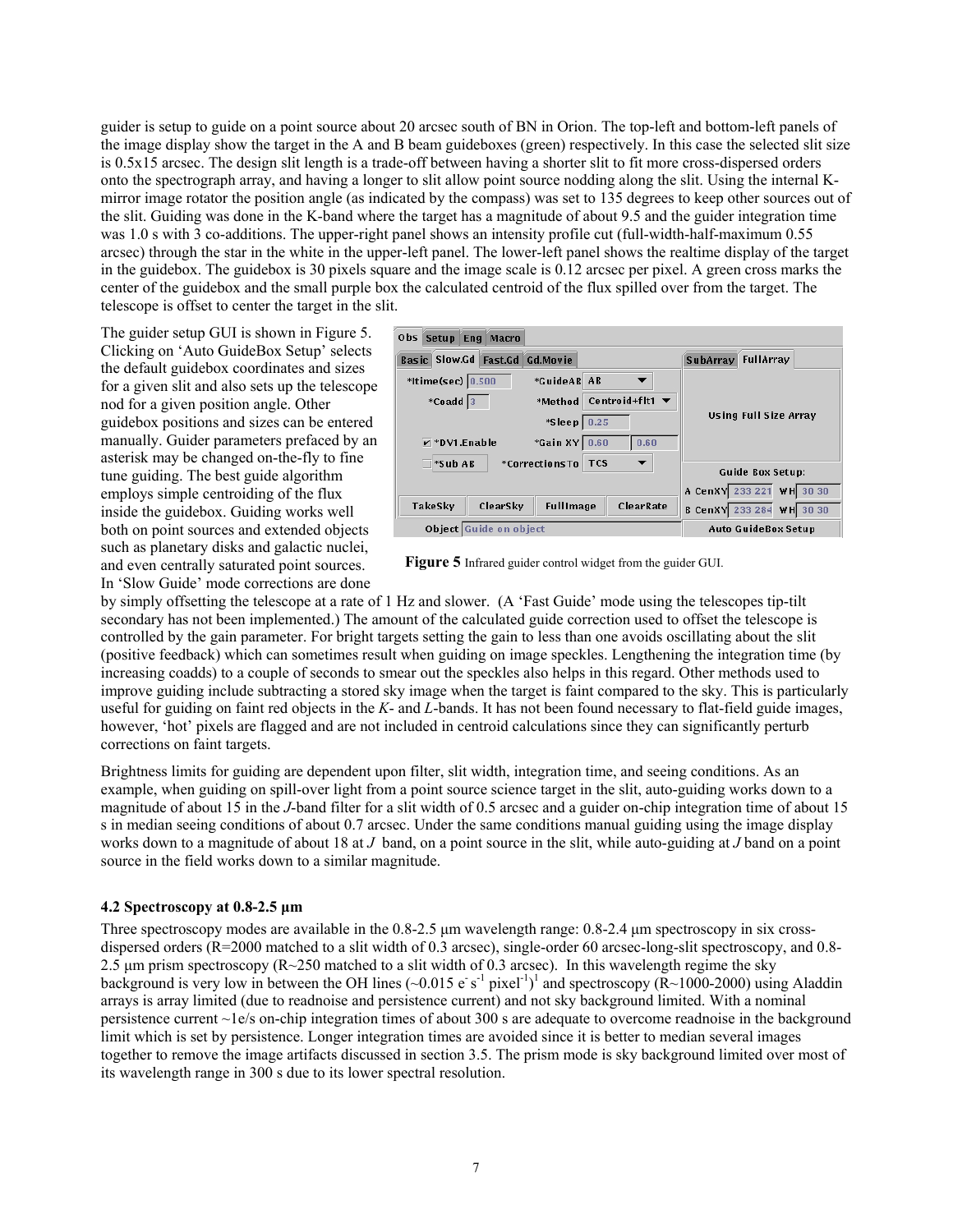In principle infrared spectral images can be obtained and reduced much like CCD spectral images: (A - dark)/flat-field, where A is the telescope A beam or object image. The dark image is usually not taken at the time of the observation since it is stable and can therefore be acquired at a more convenient time. Even though the infrared sky background can be higher and more variable than in the optical, a separate sky image is not required since the sky can be subtracted by fitting along the slit, provided the object does not fill the length of the slit. However, when using SpeX the procedure is (A -B)/flat-field, where B is a sky image of the same exposure time as A obtained by nodding the source along the slit. The reason for taking a nodded image immediately following the object image is to subtract to first order time variable effects, particularly persistence current. With point sources there is no loss in efficiency taking sky images since point sources can be nodded in the slit.



**Figure 6***. Left.* Three consecutive spectra (black, green and red) of Gl 213 from 24 Oct 2000, taken with the slit at the parallactic angle. *Right*: Three consecutive spectra of Gl 213 from 08 Dec 2000, taken with the slit not at the parallactic angle. The seeing was about 0.8 arcsec at K on both nights. Both objects were observed at an air-mass of 1.1. Observing at the parallactic angle reduces spectral slope differences.

Aside from the overall gain in efficiency attained through cross dispersed spectroscopy one of the expected advantages is the precision of the measured spectral shape compared to piecing together spectra taken in single orders. However, due to the wavelength and time dependent effects of seeing, atmospheric refraction, and guiding, on the PSF, slit throughput is a function of wavelength and time. Consequently, spectral shape cannot be measured perfectly. Goto *et al.*<sup>5</sup> have observed and modeled these effects in AO spectroscopy. In Figure 6 we give examples of spectral shape variations in the seeing limited case. In general we find that slope variations are minimized by observing at the parallactic angle. The position angle of the slit is aligned with the parallactic angle using the K-mirror rotator. At best individual spectra taken over periods of several minutes show slope variations of about 2% of the flux across the 2.5 µm baseline (i.e. if the spectra are normalized at 2.4 µm the flux of individual spectra vary by 2% at 0.9 µm). However, spectra not observed at the parallactic angle can show much larger slope variations. The example shown in Figure 6 has a slope variation of about 7% of the flux across the 2.5 µm baseline.

As an illustration of the wavelength and time dependence of the PSF (strictly speaking, the FWMH along the slit), Figure 7 plots the FWHM as a function of wavelength measured in prism spectra of standard stars taken two different nights. The night of 25 January 2001 shows a weak wavelength dependence of  $\lambda^{-0.21}$ , very close to the  $\lambda^{-0.20}$  dependence of Kolmogorov turbulence. Over the course of several minutes the exponent varied between -0.21 and -0.15. The FWHM is dominated by seeing but includes a contribution from guiding. The night of 22 March 2001 shows a slightly stronger wavelength dependence of  $\lambda^{0.32}$  and overall a smaller FWHM.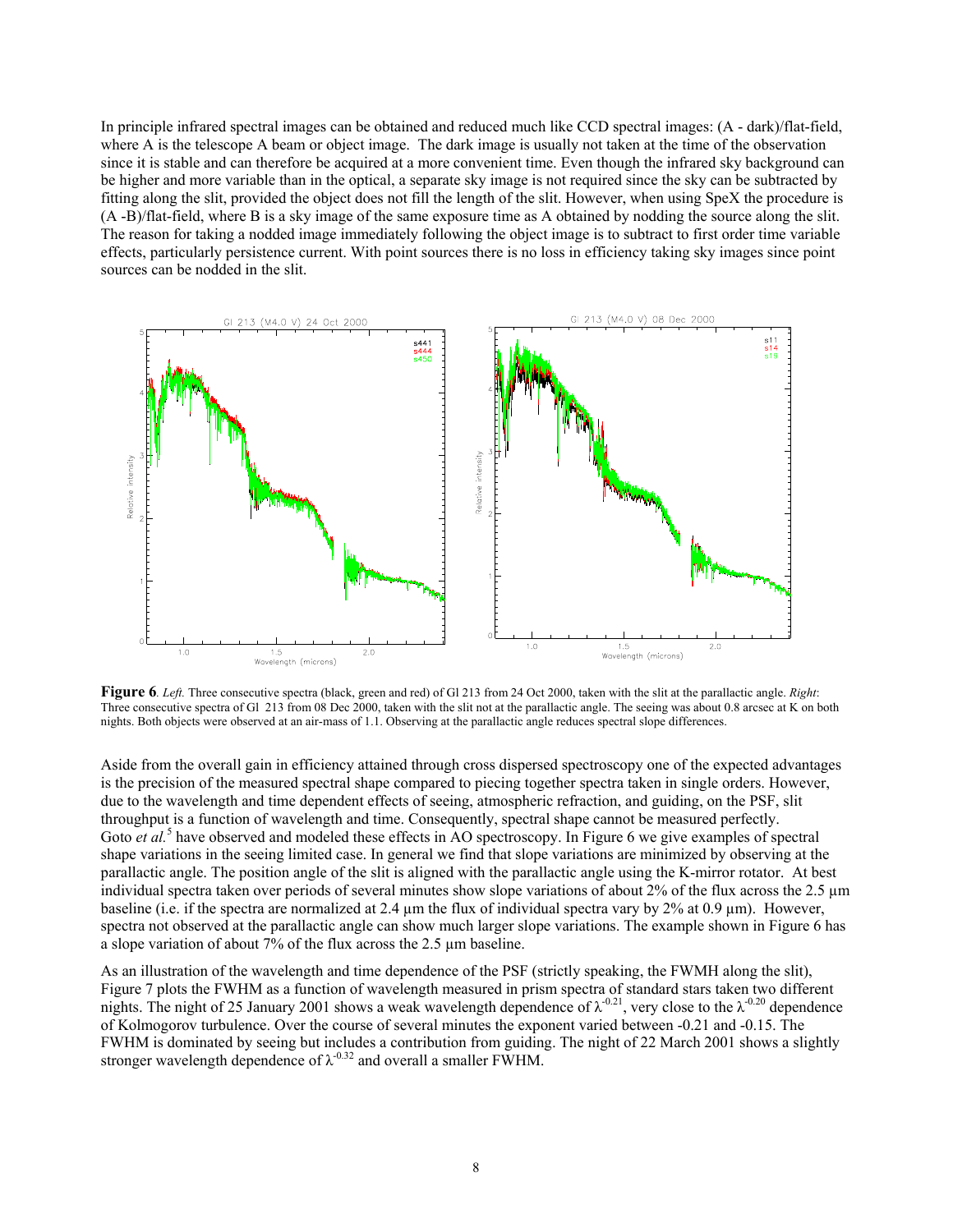

**Figure 7** Plots of full FWHM versus wavelength extracted from 0.8-2.5 um prism spectra of standard stars. The FWHM is dominated but seeing but includes a contribution from guiding.

#### **4.3 Spectroscopy at 2-5.5 µm**

Two spectroscopy modes are available in the 2-5.5  $\mu$ m wavelength range: 2.4-5.4  $\mu$ m spectroscopy in five crossdispersed orders (R=2500 matched to a slit width of 0.3 arcsec), and single-order 60 long-slit spectroscopy. With small rotation adjustments to the grating turret the ranges  $1.9-4.2 \mu m$  and  $2.2-5.0 \mu m$  can also be covered in six orders each. Due to the large increase in thermal background from the sky and telescope across 2-5  $\mu$ m, and the broad wavelength grasp of the cross dispersed mode, spectra are typically background limited at long wavelengths ( $\lambda > -3$  µm, depending on the on-chip integration time needed to avoid saturation) and readnoise limited at short wavelengths ( $\lambda < \sim 3 \mu m$ ). However, except for very red sources, most observing programs are source-limited at 2  $\mu$ m because of the finite source brightness required for detectability at 4-5 µm. (A notable exception is T dwarfs). To prevent saturation on-chip integration times are limited to about 60 s at 4.0 um and about 5 s at 5.0 µm for the 0.3 arcsec-wide slit. We have found that spectral extraction is improved by obtaining good sky subtractions. Due to sky variability in this wavelength range telescope nods are made at least once every minute in good conditions.

Relative to 0.8-2.5 µm, observing at 2-5.5 µm is strongly affected by atmospheric conditions, principally cirrus and water vapor content. At shorter wavelengths the effect of cirrus is to reduce signal. However, at longer wavelengths cirrus can significantly increase sky noise by reflecting higher temperature ground radiation into the beam since the effective sky temperature is much lower than the ground. This coupled with the decrease in signal through absorption makes the effect of cirrus on signal-to-noise more severe at thermal wavelengths.

In the 0.8-5.5 um range there strong and broad telluric absorption features at  $\sim$ 1.1 µm (mostly H<sub>2</sub>O),  $\sim$ 1.4 µm (mostly H<sub>2</sub>O and CO<sub>2</sub>), ~1.85 µm (mostly H<sub>2</sub>O), ~2.6 µm (mostly H<sub>2</sub>O and CO<sub>2</sub>), and ~4.3 µm (mostly CO<sub>2</sub>). In addition telluric H<sub>2</sub>O absorption affects much of the 2.9-3.5 µm and 4.5-5.5 µm 'windows'. Consequently, the water vapor content of the atmosphere can have a strong influence on data quality. To remove telluric features we use the standard technique of dividing the object spectrum by the spectrum of a 'featureless' standard star observed nearby in both air-mass and time. (We use A0 V stars which are made featureless by modeling and removing intrinsic hydrogen absorption lines as described by Vacca *et al.*<sup>5</sup>) In regions of strong and highly structured telluric absorption even small amounts of spectral shift between the object and standard spectra can result in poor removal of telluric features. To minimize the amount of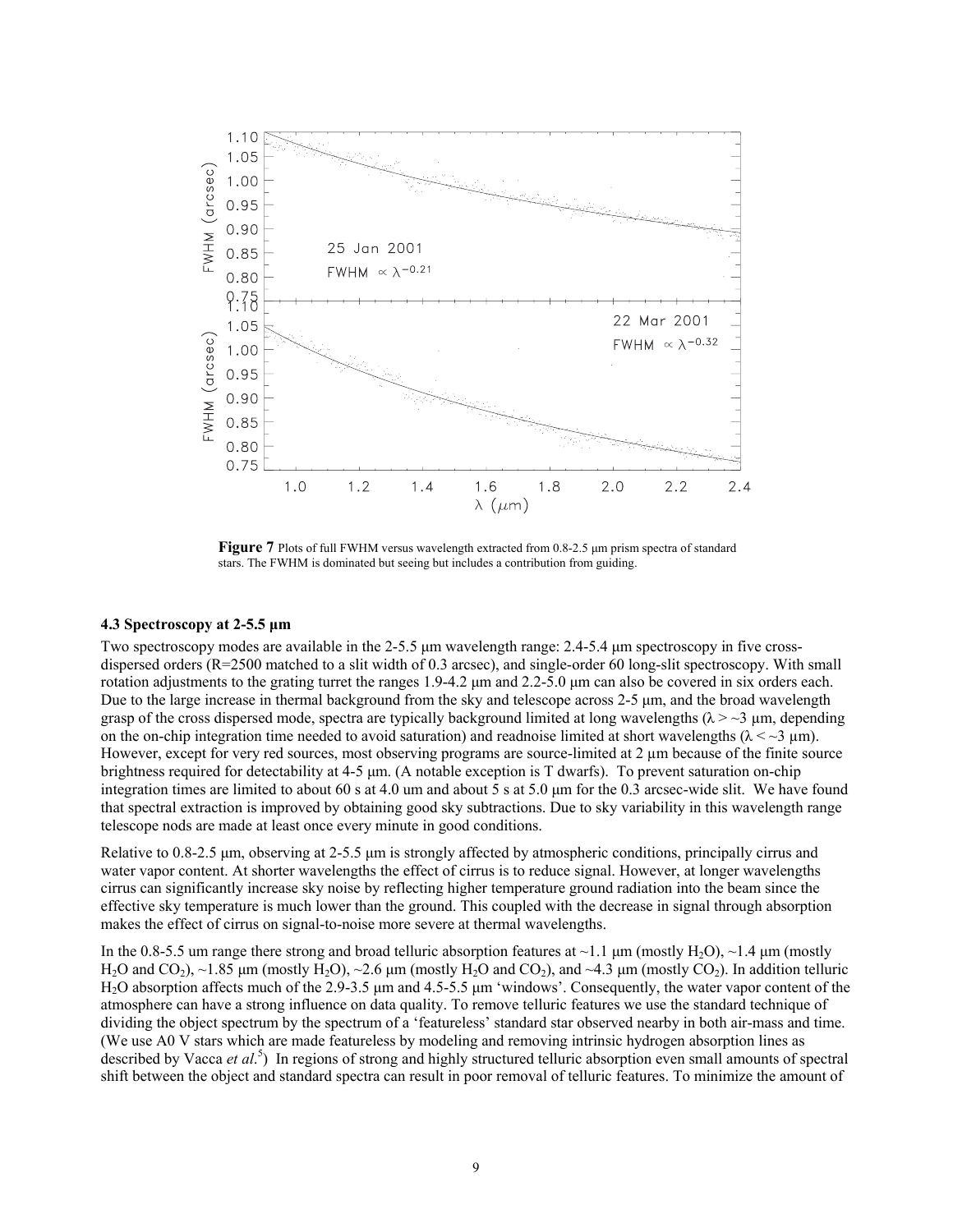instrument flexure, the angular distance moved between the between the two observations is also minimized. Any relative shift between the object and standard star spectra can be measured and corrected during data reduction. However, the fidelity of sampling the telluric structure ultimately limits how well it can be removed. We have found that over-sampling spectra (i.e. better than two pixels per slit width) is required for good telluric correction in regions of deep and dense absorption lines. On average the flexure in SpeX is 1-2 pixels going from zenith to 60 degrees over. For typical object-standard star angular separations ( $\sim$ 5 degrees) this results in a relative movement of 0.1-0.2 pixels. Figure 8 illustrates how even these small shifts can seriously degrade the quality of spectra in the 3.0-3.4 um region where telluric absorption lines are deep and dense, if these shifts are not corrected. The *Spextool* reduction package developed by Cushing *et al*. 5 measures any shift between the object and standard spectra using an autocorrelation procedure and shifts spectra prior to division to remove telluric features.



**Figure 8** *Bottom***:** Spectrum of a B5 V star without correction for a 0.2 pixel (1/10 of the slit width) wavelength shift between it and the standard star due to flexure. *Top*: Spectrum of the same star after correction for the wavelength shift. The telluric CH<sub>4</sub> line at 3.28 µm is almost totally opaque and so the signal-to-noise in its vicinity is poor. The object was observed at an air-mass of 1.10 and the standard at 1.13. Note that in the cleaner telluric region  $> 3.5$   $\mu$ m, flexure has no significant effect.

The quality of the corrected 3.0-3.4 µm data shown in Figure 8 is exceptional and required a dry night, and bright stars (*K*~6) observed close in air-mass. A more typical quality is mid-way between the two plots. Scientifically, the most productive long wavelength cross-dispersed modes have been the 1.9-4.2  $\mu$ m, and 2.2-5.0  $\mu$ m modes. These modes have the advantage of obtaining coverage of the *K*-band simultaneously with the *L* and *M'*-bands. The 3.5-4.2 µm and 4.6-4.8 µm regions are usually amenable to good telluric correction. There has been relatively little demand for the 2.4-5.4 µm cross-dispersed mode due to severe telluric problems at 5.0-5.4 µm.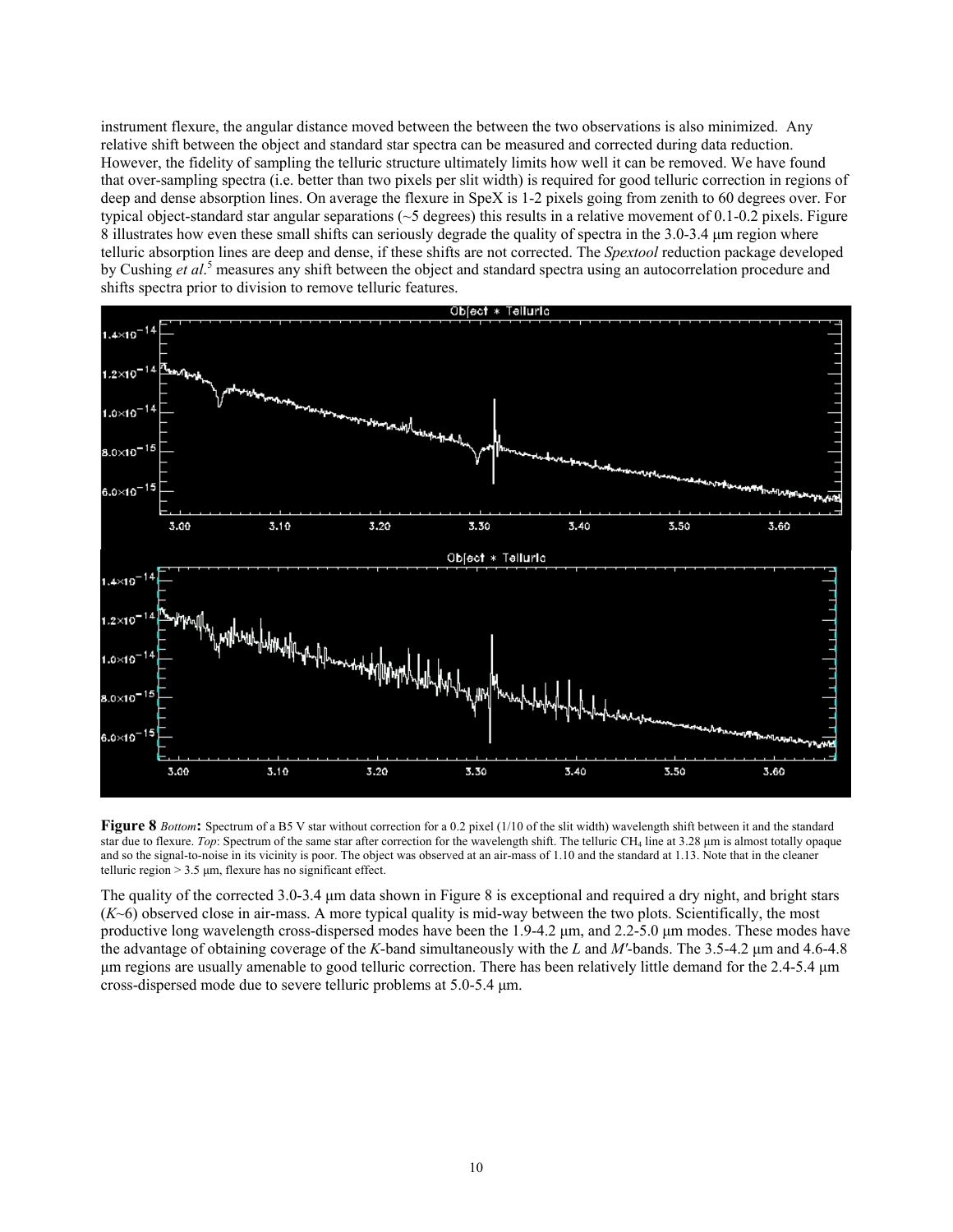# **5. MAINTENANCE ISSUES**

As of May 2004 SpeX has been in use on the IRTF for four years. During this period it has averaged about 45% of all awarded telescope time for a total of about 650 12-hour shifts (usually nights). Over this time about 35 nights were lost, 15 nights due to instrument problems, and 20 nights due to a handling accident. Not including the handling accident, the instrument downtime is running at 2.5%.

Downtime for possible maintenance is scheduled for a few weeks each six-month observing semester. Occasional tasks include filter changes and closed-cycle cooler replacement. The 1050-CTI cooler used in SpeX was replaced after two years when its performance began a slow decline. A two-year life for closed-cycle coolers is typical at IRTF provided the helium gas and lines are kept free from contamination. SpeX was kept cold from the cooler replacement in January 2002 until the handling accident in April 2004.

The majority of the instrument problems have involved electronic board failures in the array controller. About half of these appear to be random failures but some are related to brown-outs and power outages at the telescope. The symptoms of a failure are usually a good indicator of which board has failed and this type of problem is usually fixed within a few hours of troubleshooting. A full set of spare boards is kept at the telescope. The cryo-mechanics have proved extremely robust. SpeX has seven cold mechanisms controlled by warm motors. Apart from a loose set screw in the feed-through to the K-mirror rotator, the mechanisms have been problem free. In April 2001 the spectrograph array suddenly developed increased gain and persistence in two quadrants. When no problems were found in the warm signal train, the array was removed and installed in lab dewar for testing. In the process a few flakes of aluminum were cleaned off the array fanout wires. The following cold tests were normal and the array was reinstalled in the SpeX without further incident. We suspect that the problem was caused by an aluminum flake shorting across two fanout wires.

The handling accident occurred in April 2004 when SpeX was moved from its off-axis stow position into the on-axis position for observing. Unfortunately, the telescope instrument rotator, to which all instruments bolt, was left with only one of its four brakes locked after use the previous night. When the telescope was slewed to the first star at the beginning of the next night, the rotator slipped, tensioning the shortest cable to the cryostat, before pulling off the cable connector's one-inch diameter vacuum seal. This resulted in a rapid loss of vacuum and exposed the cold arrays and cold optics to potentially damaging thermal shock as warm air rushed in. Some of the optical materials used in SpeX (CaF2, BaF2 and LiF) are notoriously susceptible to thermal shock. Remarkably both the arrays and optics survived unscathed and after three weeks for repairs and cleaning, SpeX was back in normal operation. The arrays themselves did receive a dusting and had to be removed and carefully cleaned. The pinning of all assemblies meant that the optical alignment was not disturbed. Inside the cryostat the arrays and optics are enclosed in light-tight aluminum cold boxes which are further protected by aluminum radiation shields, and so warm air entering the cryostat possibly undergoes significant cooling before reaching the arrays and optics, which might explain their survival.

### **7. LESSONS LEARNED**

SpeX has proved to be a very productive instrument for the IRTF. In this section we will highlight a few areas where the instrument has exceeded expectations, and perhaps more interestingly, the areas where we have had problems. Work on SpeX started late 1994 and it was commissioned on the IRTF in June 2000, about 1.5 years late. The total cost to commissioning was about \$2.1m compared to the projected cost of \$1.4m at the start of the project. Funding was received from NSF (\$1.25m) and the University of Hawaii (\$0.15m in matching funds). Included in this was only \$0.1m for detector arrays. However, SpeX received first pick of arrays (worth about \$0.35m) from a foundry run funded independently by NASA (PI Dr. Mike Mumma). The cost overrun of \$0.7m was funded from IRTF operations money. The reason for the late delivery of SpeX to the telescope was a combination of the late arrival of the arrays (in late 1999), and the late delivery of cryostat components from outside vendors.

The performance of the infrared slit-viewer for object acquisition, guiding and science imaging, has exceeded our expectations. In combination with the internal K-mirror image rotator it has increased significantly observing efficiency by simplifying object setup and guiding. The guider array and spectrograph array operate simultaneously with no